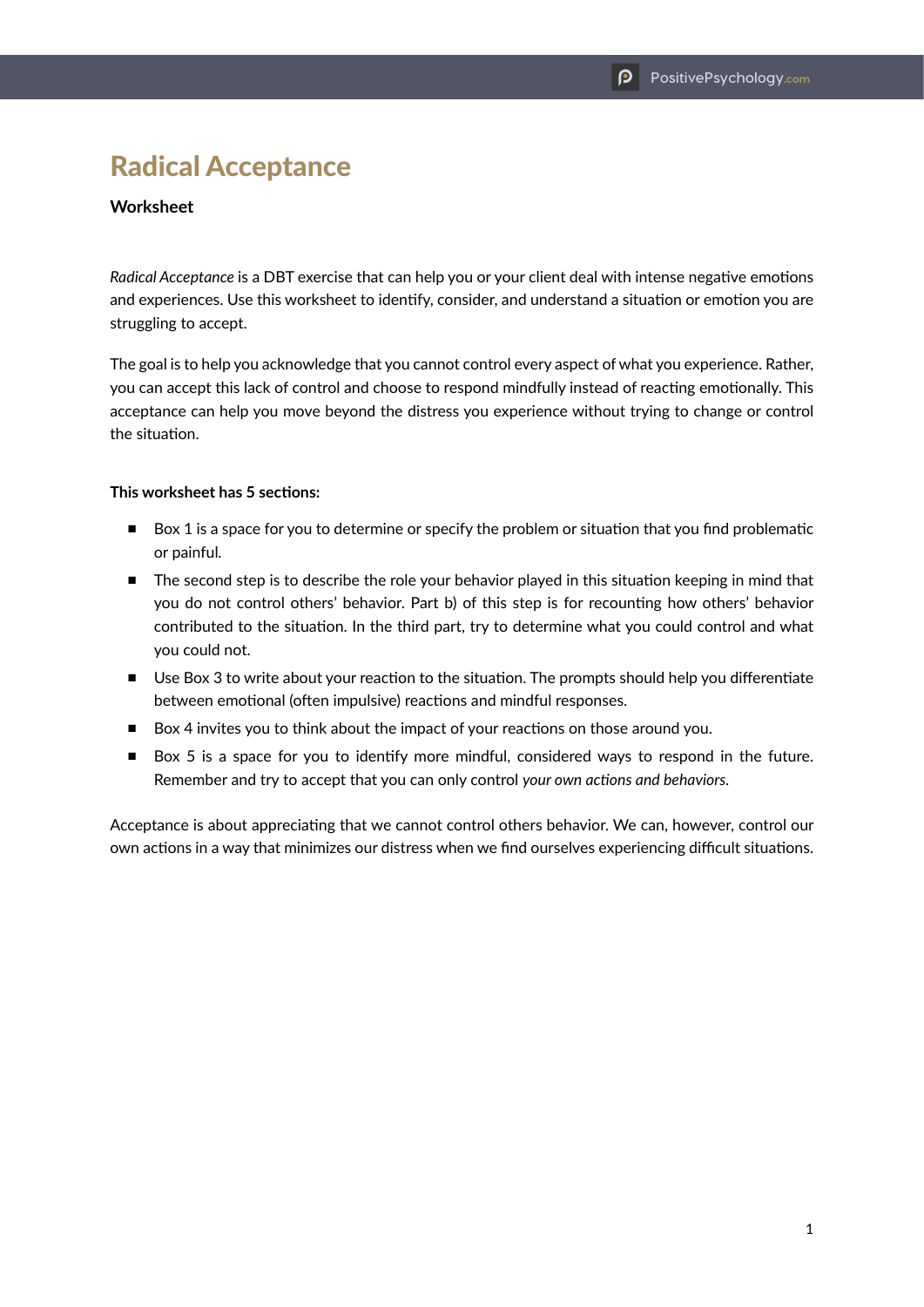## **1. What is the problem or situation that you find problematic or painful?**

*What happened prior to the situation that arose? How did it occur? How did it unfold? Who was there? What emotions did you experience during this situation?*

#### **2. What role did your behavior play in this situation? How about others' behavior?**

*a) Describe your actions and behaviors during this experience and consider how your actions influenced what occurred. Remember, you cannot control how others will act.*

*b) How did other people's behavior influence the situation? How did their actions contribute to what happened?*

*c) What were you able to control during this situation? What were you unable to control?*